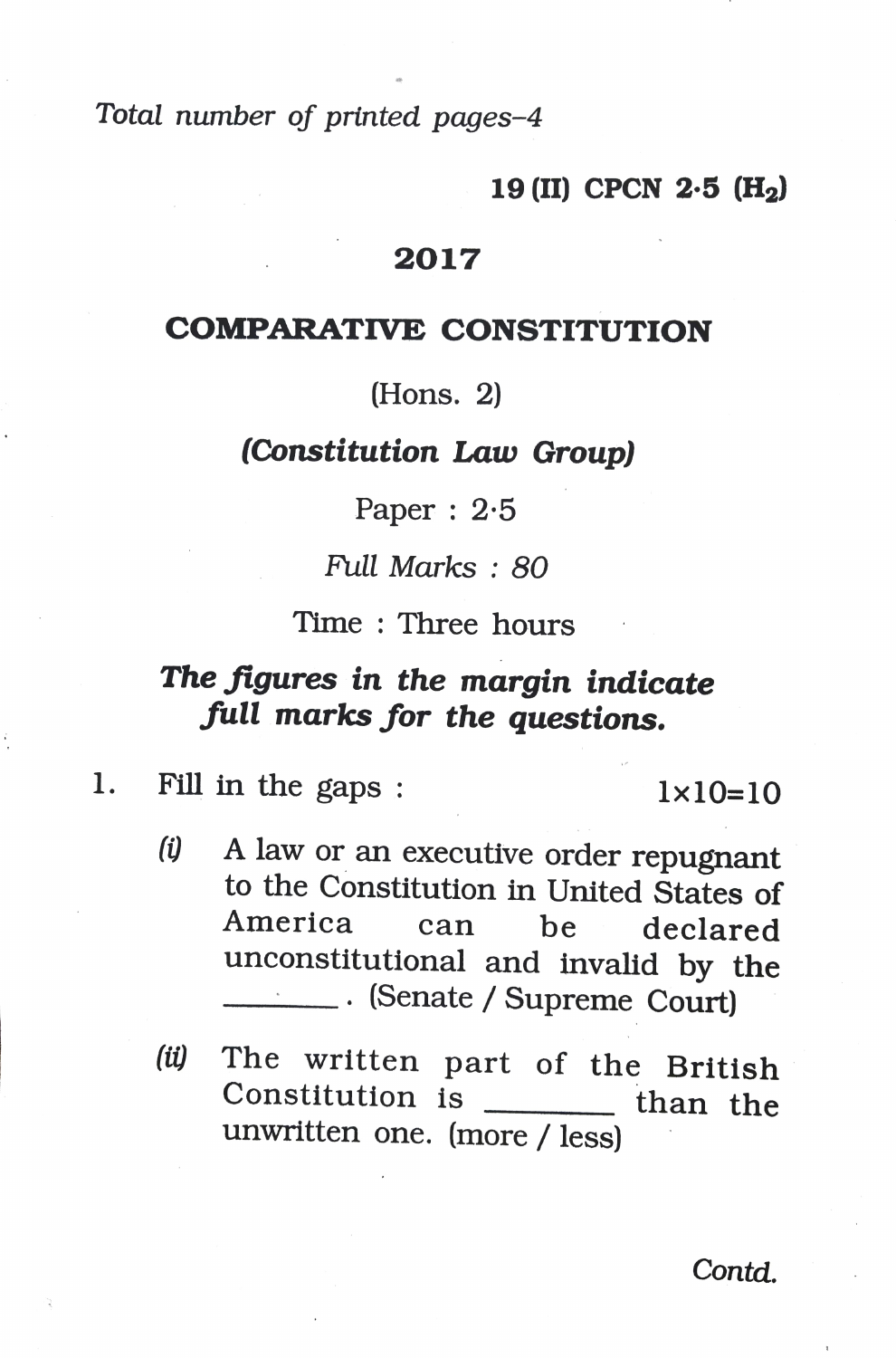- (iii) House of Lords is the Upper House of
- (iv) The amendment procedure of the Constitution of England is (rigid/ flexible)
- (v) is the custodian of the rights  $(v)$  Judicial Review. of the citizens. (Executive / Judiciary)
- Constitution of India. (Rule of law/ Citizenship)
- (vii) The guarantee of the Fundamental  $Orr$ Rights of British people is secured to them through (Rule of law / Separation of powers)
- $(viii)$  is a Republic. (UK / USA) 12
- (ix) Judicial Review owes its origin to the White / Marbury *vs* Madison)
- $(x)$  Every amendment in the USA must be ratified by \_\_\_\_\_\_\_\_\_ of the states. (two-third / three-fourth)
- 2. Write short notes on the following:  $2 \times 5 = 10$ 
	- (0 Audi alteram partem
	- (ii) Rule of law  $8+4=12$

19 (II) CPCN 2.5  $(H_2)/G$  2 2 19 (II) CPCN 2.5  $(H_2)/G$  3 Contd.

- House of Lords is the Upper House of the Constitution of (iii) Basic features of the Constitution of India **Exercí** 
	- (iv) Impeachment of the Judges of Supreme Court of India
	-
- $(vi)$  is a basic feature of the  $(vi)$  3. Discuss the salient features of the Constitution of USA which are different from the Constitution of India. 12

Compare the doctrine of separation of powers applicable under the Constitution of India and the Constitution of USSA.

famous case of  $\qquad \qquad$  (Ashby  $\nu s$  4. Narrate the method of amendment of the Constitution of India. Mention how is it different from the method of amendment of the Constitution of USA.  $8+4=12$ 

### Or

Discuss the provisions on Trade, Commerce and Intercourse in the Constitution of India. Evaluate the importance of the commerce clause of the Constitution of USA.